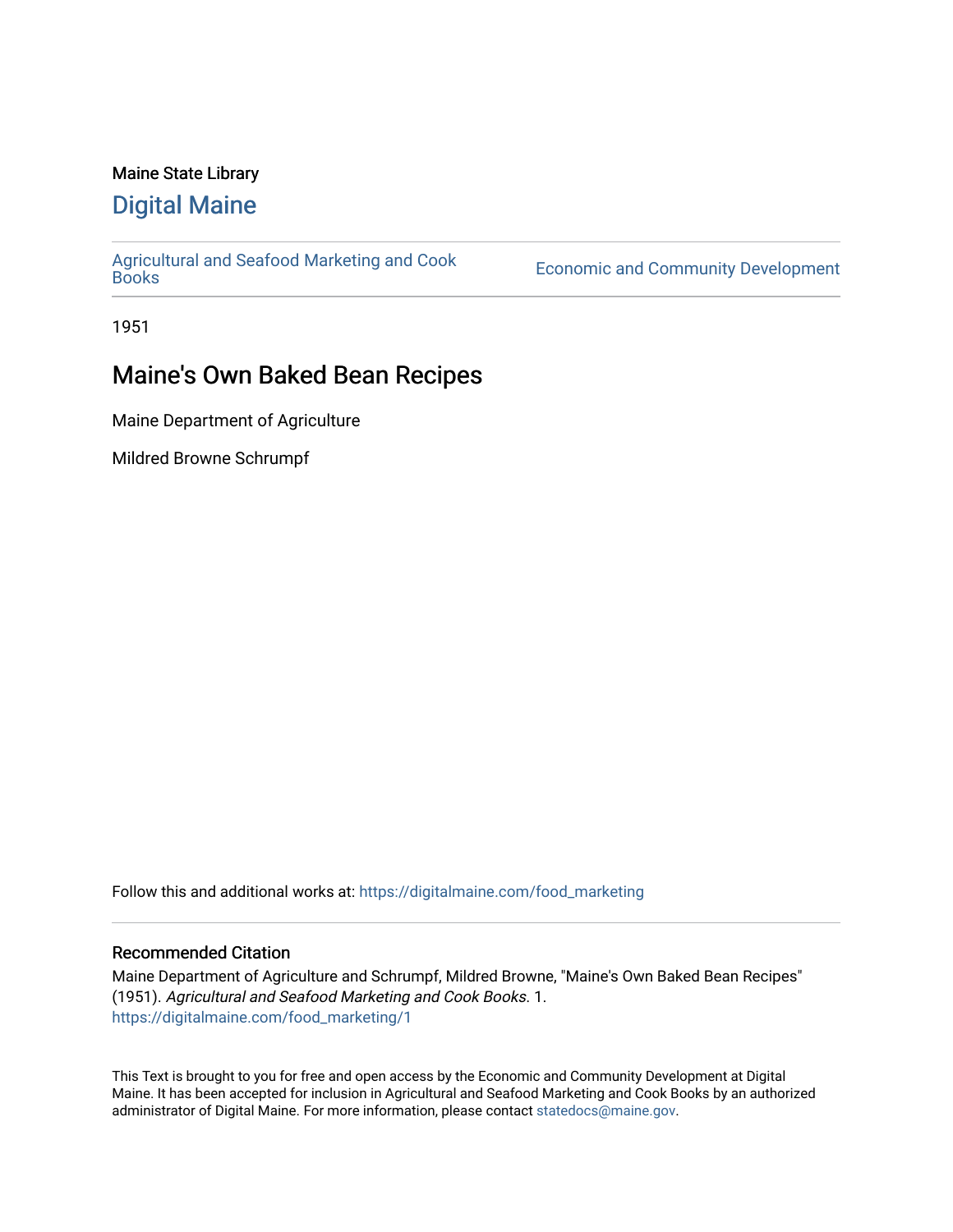# *M aine's Own*



## **BAKED BEAN RECIPES**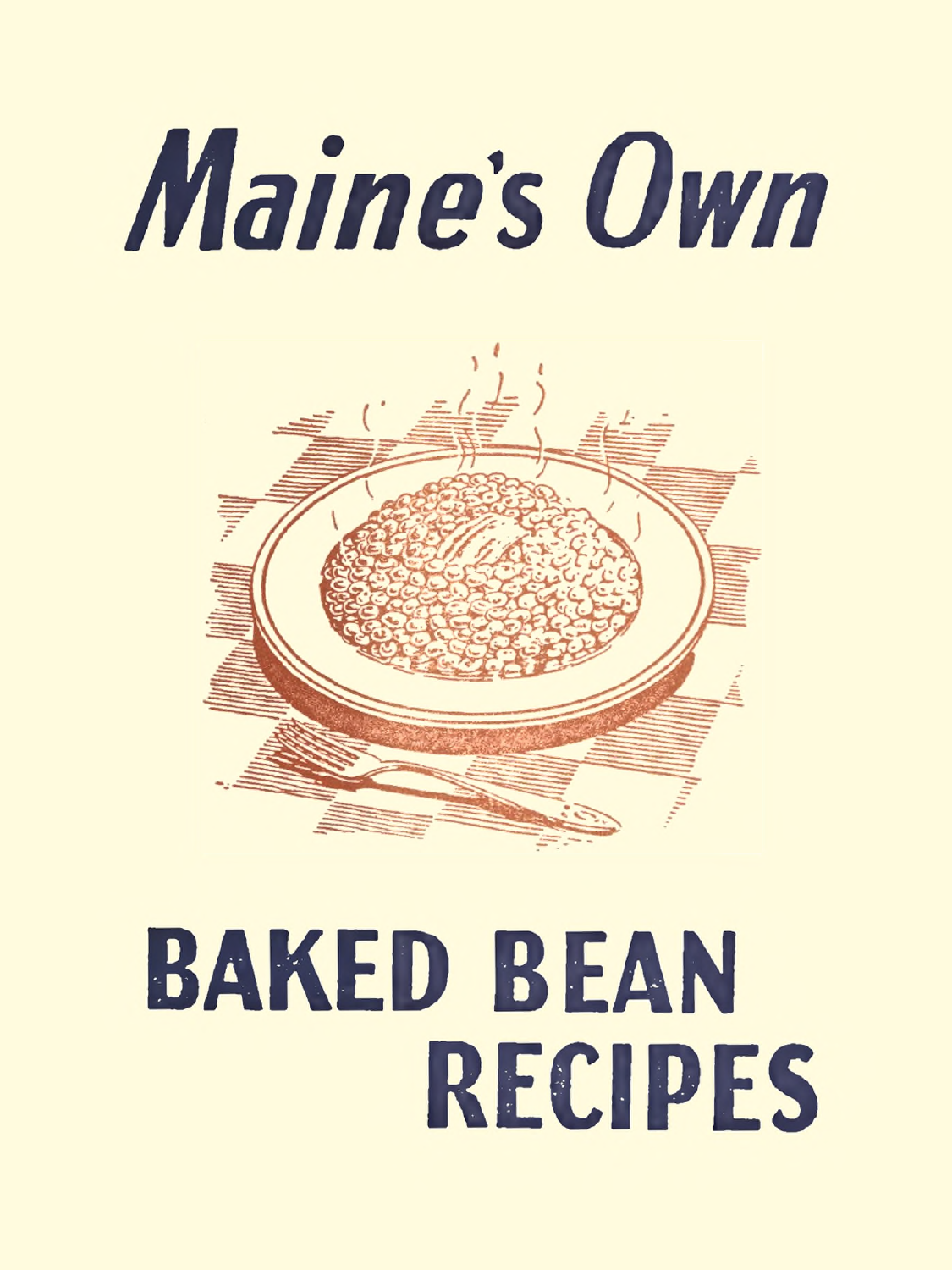#### COMPILED BY MILDRED BROWNE SCHRUMPF, Orono, Maine

SECOND EDITION

PUBLISHED BY MAINE DEPARTMENT OF AGRICULTURE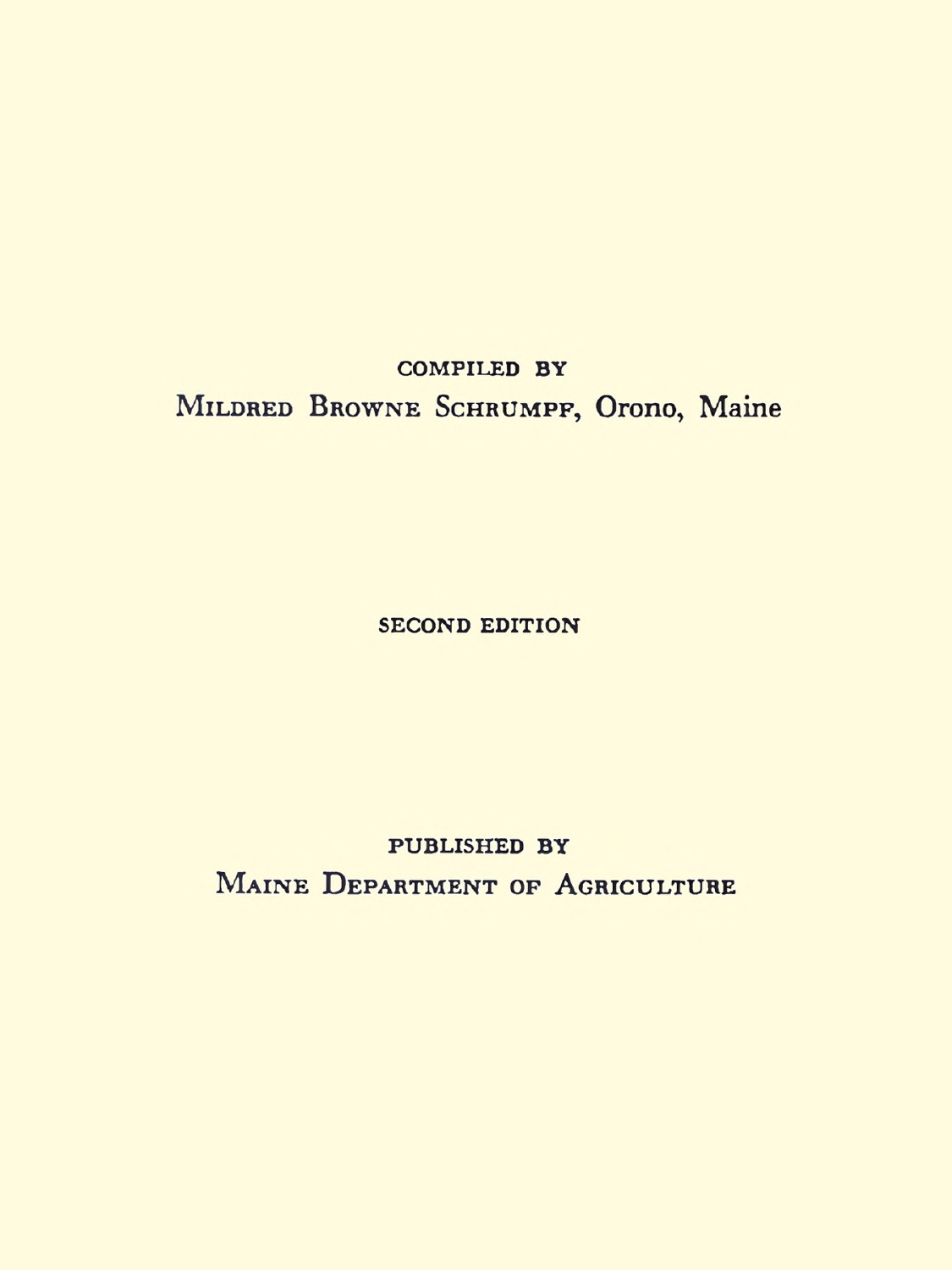#### **STATE OF MAINE BEAN RECIPES**

Served in many ways, *State of Maine Beans* bring variety to the menu, add flavor to the meal, and are a boon to the budget. In the past few years the dry bean industry in the State of Maine has grown by leaps and bounds, furnishing people all over the country with its fine products.

Baked *State of Maine Beans* have always been a " $must$ " to the Maine homemaker  $\rightarrow$  as sure as Saturday night rolls around. "Warmed over" on Sunday morning, or reheated Monday noon for a quick washday meal, they are not only delicious but easy to prepare.

Dried beans are not only high in protein and iron, with a good supply of phosphorous and calcium; they also contain vitamin B. One cup of cooked dried beans is equal to one small-to-medium serving of meat.

Take them on picnics, pot-luck suppers, cook-outs, or covered-dish suppers.

Cooked *State of Maine Beans* may be prepared in a variety of ways introducing a welcome change to the menu.

Buy them to cook or buy them canned; the following recipes make delicious additions to any occasion, or you can create new recipes and make your reputation as a cook with *State of Maine Beans*.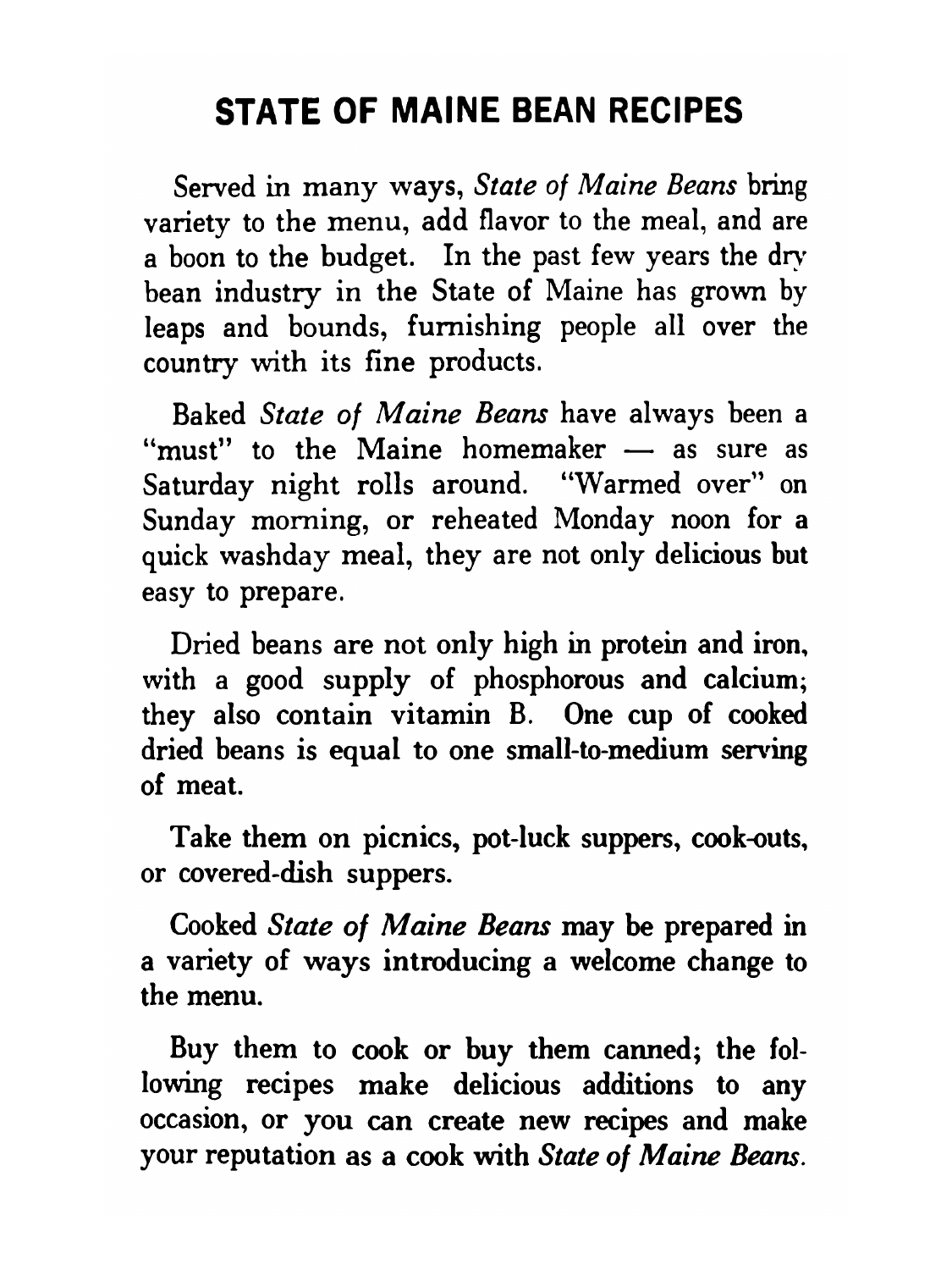#### **Maine Baked Beans**

2 pounds *State of Maine Dry Beans*  $\frac{1}{2}$  pound salt pork  $\frac{1}{4}$  cup sugar  $\frac{1}{2}$ -2/3 cup molasses



- 2 teaspoons dry mustard  $\frac{1}{2}$  teaspoon pepper  $1\frac{1}{2}$  tablespoon salt
- 1 medium onion (optional)

Pick over the beans and soak them overnight in cold water. In the morning, parboil the beans until the skins crack when blown upon. If an onion is used, cut in quarters and put in bottom of bean pot. Add the parboiled beans. Cut through the rind of the salt pork to a depth of

 $\frac{1}{2}$  inch, and place the pork on top of the beans.

Mix the sugar, molasses, mustard, pepper and salt with 1 pint of boiling water. Pour this over the beans and pork. If necessary, add more boiling water to cover.

Bake at 300 degrees F. for 6 hours or more, adding more boiling water as the beans cook. Serve with steamed brown bread or hot Johnny Cake.

For variation:

1. Substitute *State of Maine Maple Syrup* for the molasses.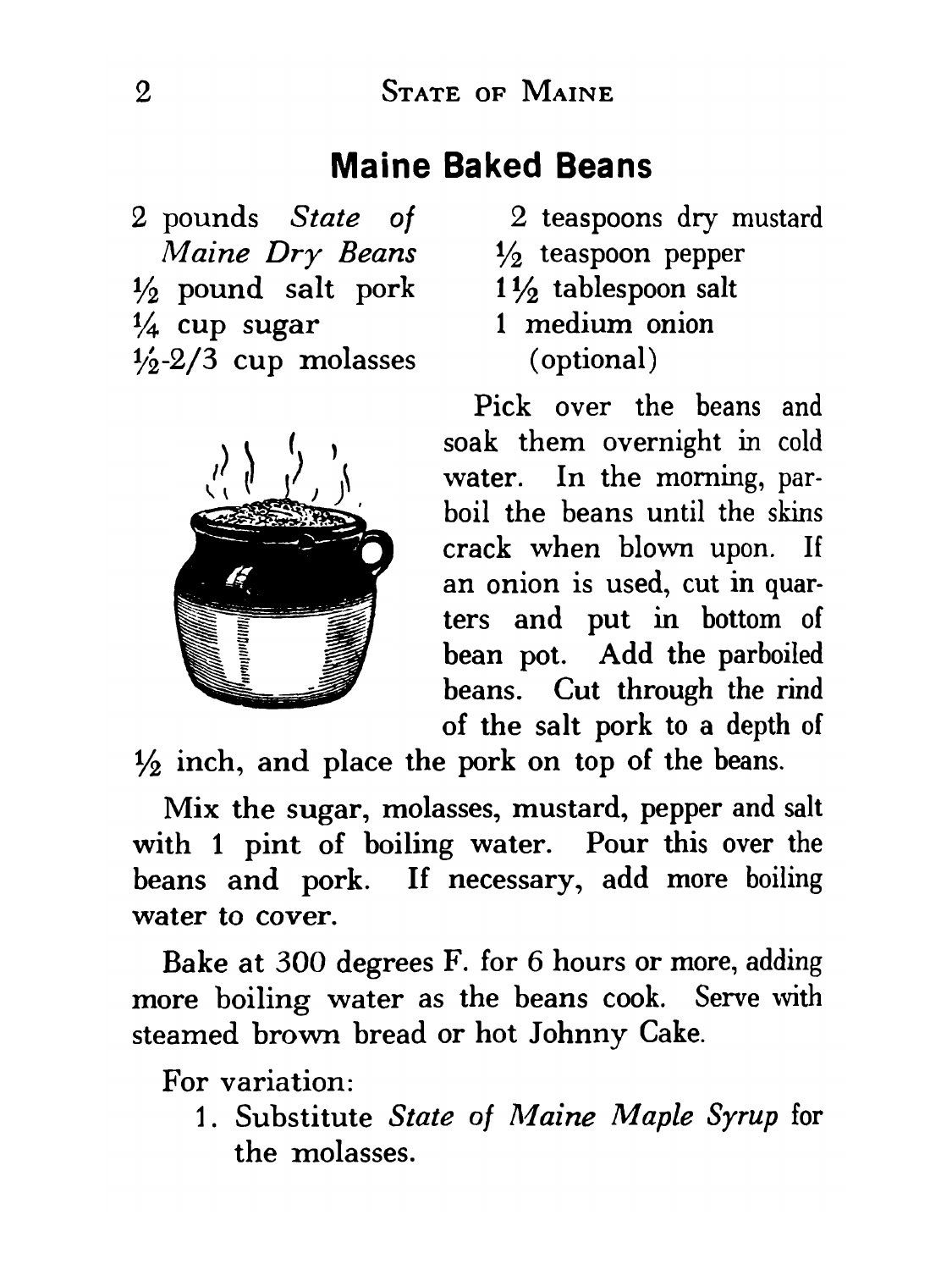- 2. Add 3/4 to 1 cup catsup or chili sauce and 1 tablespoon vinegar to the bean mixture before baking.
- 3. Use  $\frac{1}{2}$  cup honey in place of the molasses or sugar.

#### **Nell Boardman's Baked Beans**

for the "Not-So-Sweet-Tooth"-Bean-Eater

Soak 2 cups of *State of Maine Dry Beans* over night. In the morning drain the beans and put into the beanpot without parboiling. Add  $\frac{1}{2}$  pound salt pork on which the rind has been scored, then 1 tablespoon molasses and 1 teaspoon salt. Fill the beanpot with boiling water. Bake uncovered for at least 6 hours at 300 degrees F. Add boiling water when necessary.

#### **Mrs. Hillson's Vegetarian Baked Beans**

For 2 pounds beans, use about  $\frac{1}{2}$  cup vegetable shortening, oleomargarine or butter in the bottom of the beanpot with one chopped onion. Add the parboiled beans, salt, pepper,  $\frac{1}{2}$  cup molasses,  $\frac{1}{3}$  cup brown sugar, and boiling water to cover beans. Or use  $\frac{1}{2}$  cup honey for sweetening, adding the honey near the end of the baking period. Bake at least 6 hours at 300 degrees F.

#### **Harold Boardman's Bean-Hole Beans**

For the adventurous soul we publish this rec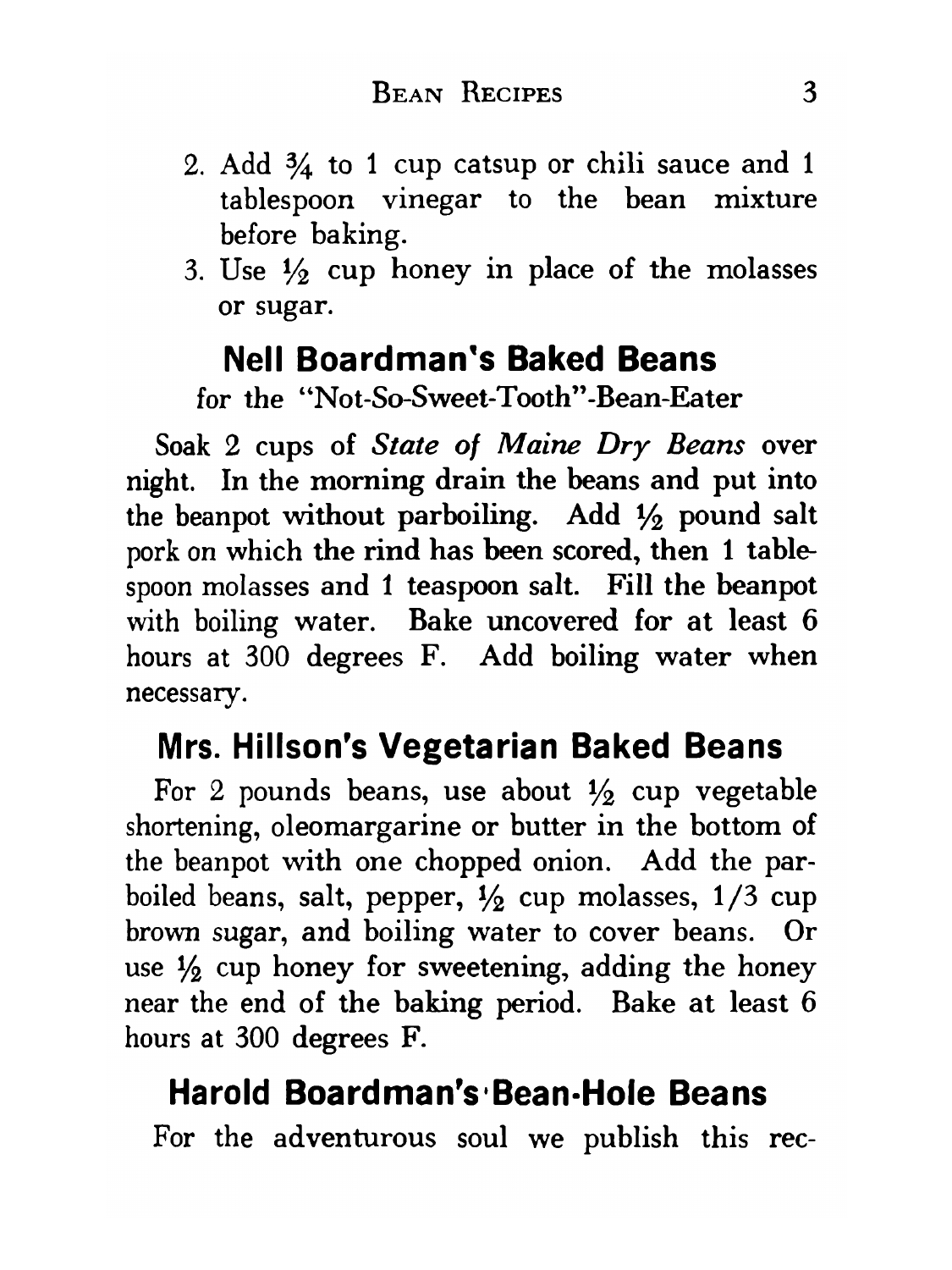ipe. If you feel the task of preparation inhibits your appetite for bean-hole beans, then just watch



for one of the many signs on the Maine highways, " Bean-Hole Beans."

Dig a hole in the ground at least 3 feet deep and 2 feet wide, or larger if your kettle takes more space.

Get a special iron kettle, with legs, and a cover that fits down over the top of the kettle at least 2 inches, with slots' at the two op-

posite sides to allow the kettle handle to be raised.

The chances are that your first beans will not be as tasty as later cookings until after the hole has been "burned out." Place a flat rock at the bottom of the hole; add any old scrap iron or good sized rocks. Lacking these, the woodsmen use old logging chains. Fill the hole with hard wood and keep a fire for half a day for this "burning out" process. After good coals are formed, the hole is ready for cooking the beans.

Soak or parboil the *State of Maine Beans* as for oven baking; place in kettle with salt pork, molasses, salt and plenty of boiling water. Cover the kettle and attach a long wire,  $1\frac{1}{2}$  or 2 feet long, to the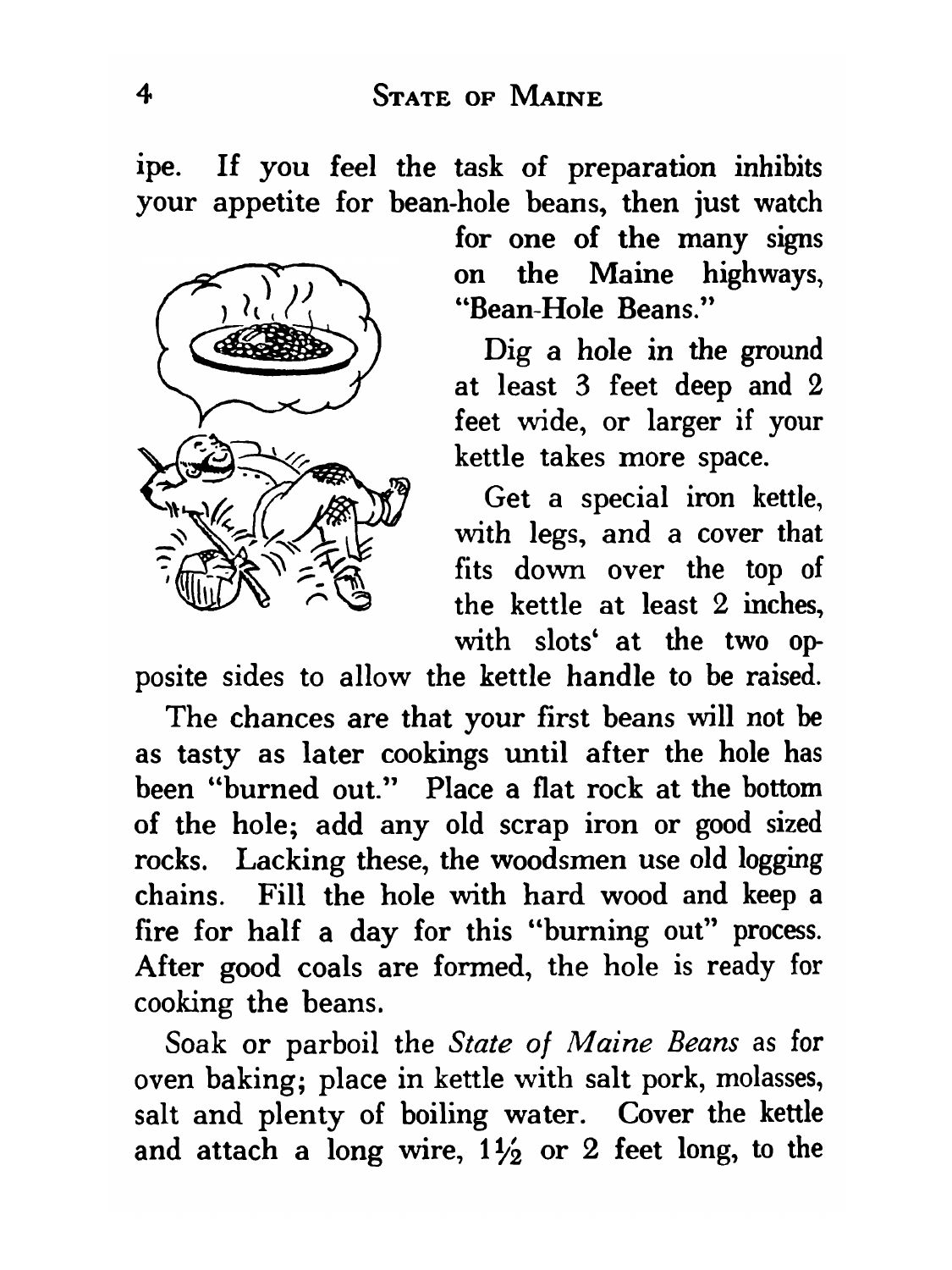kettle bail. Now remove all scrap iron, rocks, or chains from the hole. Lower the kettle of boiling beans into the hole. Then surround the kettle with the coals and the rocks or scrap. Fill the hole with earth. Pack the earth tightly and tread on it to seal the hole. One tiny opening may allow air to get in and result in burned beans. The following day, dig off the earth, pull out the kettle by the wire and eat!

#### **Carol Rich's Bean Swagin**

(pronounced Swaygin)

" Bean Swagin and Johnny Cake" was a favorite food of the Maine lumberjack. Made in a small quantity at home, it is a favorite of Maine folks.

Saute or fry about  $\frac{1}{2}$  pound salt pork cut either in slices or in cubes. Then add 2 pounds of *State of Maine Dry Beans* that have been washed. Add water to cover. Cook slowly until the beans are soft or "all chowdered up." It may be necessary to add more water while the beans are cooking. Add salt and pepper to taste, and last of all, a lump of butter. If desired, the pieces of salt pork may be removed, but the pork gives excellent flavor to the bean swagin.

AUTHOR'S NOTE: Mother always put the chunk of salt pork in with the beans and boiled them together; she never fried the pork. Either way, Bean Swagin is wonderful and "sticks to the ribs."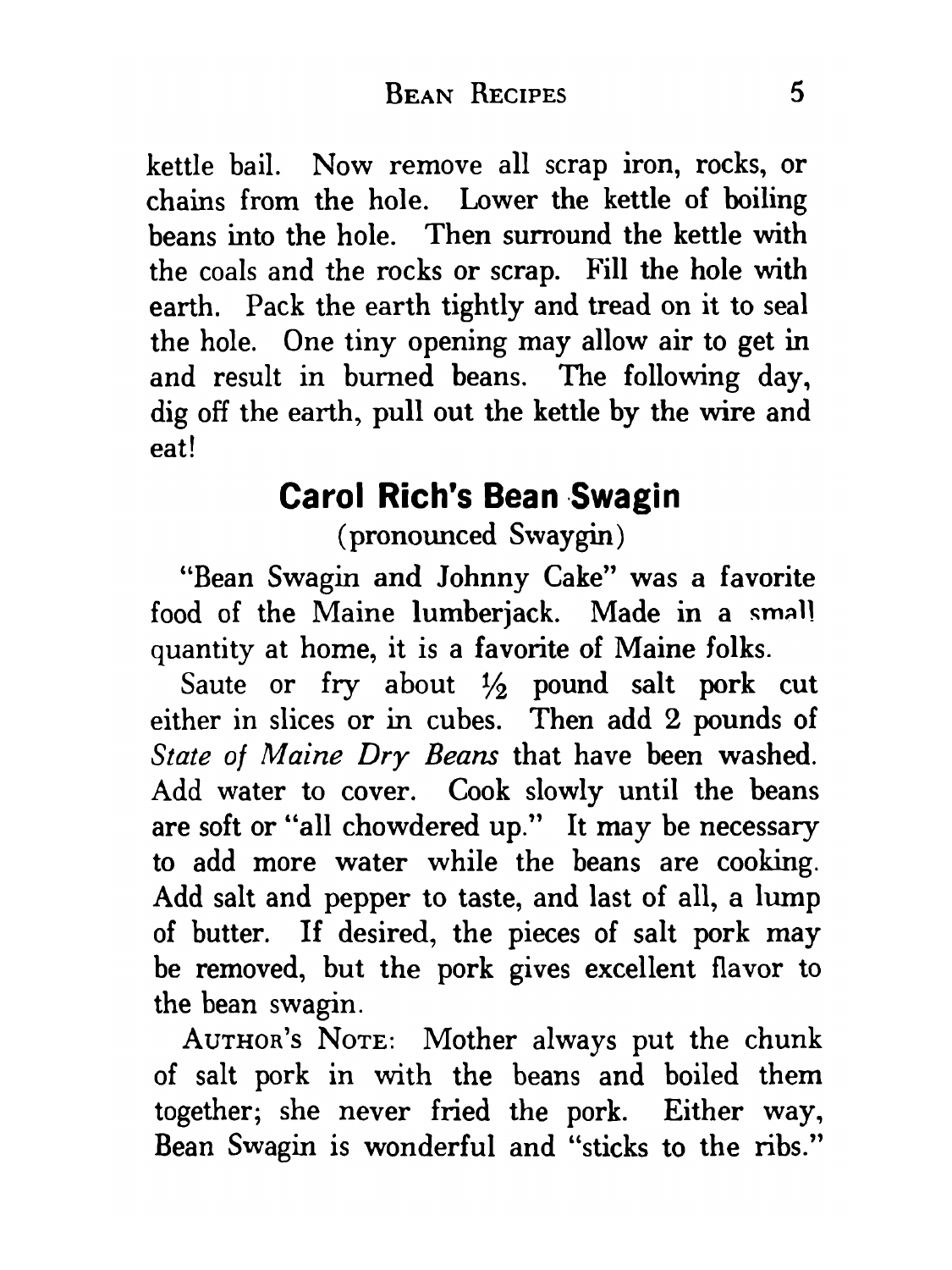#### **Brown Beans**

Although the recipe calls for Swedish Brown Beans, the *State of Maine Red Kidney* or *King's Early* dry beans have been very successfully used. 2 cups *State of Maine Dry Beans* 1/4 cup vinegar 1 teaspoon salt

2 quarts water

1 /3 cup molasses

Wash the dry beans and soak overnight. Add salt and cook beans until tender, about 3 or 4 hours. Just before serving, add vinegar and molasses. These are excellent served with meat balls or pork chops.

#### **Grammie Crosby's Baked Bean Soup**

" Take the beans left over from Saturday night" usually about 2 cups or use a can of *State of Maine Baked Beans.* Add 1 quart of water and 1 medium onion, sliced, 2 stalks celery, leaves and all. Cook slowly for about 40 minutes, then rub through a strainer. Add  $1\frac{1}{2}$  tablespoons melted butter mixed with  $1\frac{1}{2}$  tablespoons flour to the strained mixture. Then add 1 teaspoon salt,  $\frac{1}{8}$  teaspoon pepper, and 1 cup canned tomatoes or tomato juice. Continue cooking until the soup thickens. Add more seasoning, if desired.

Grammie Crosby, as well as many others who make baked bean soup, say they never measure; they just "take what's left over from Saturday night." Neither do they quibble over whether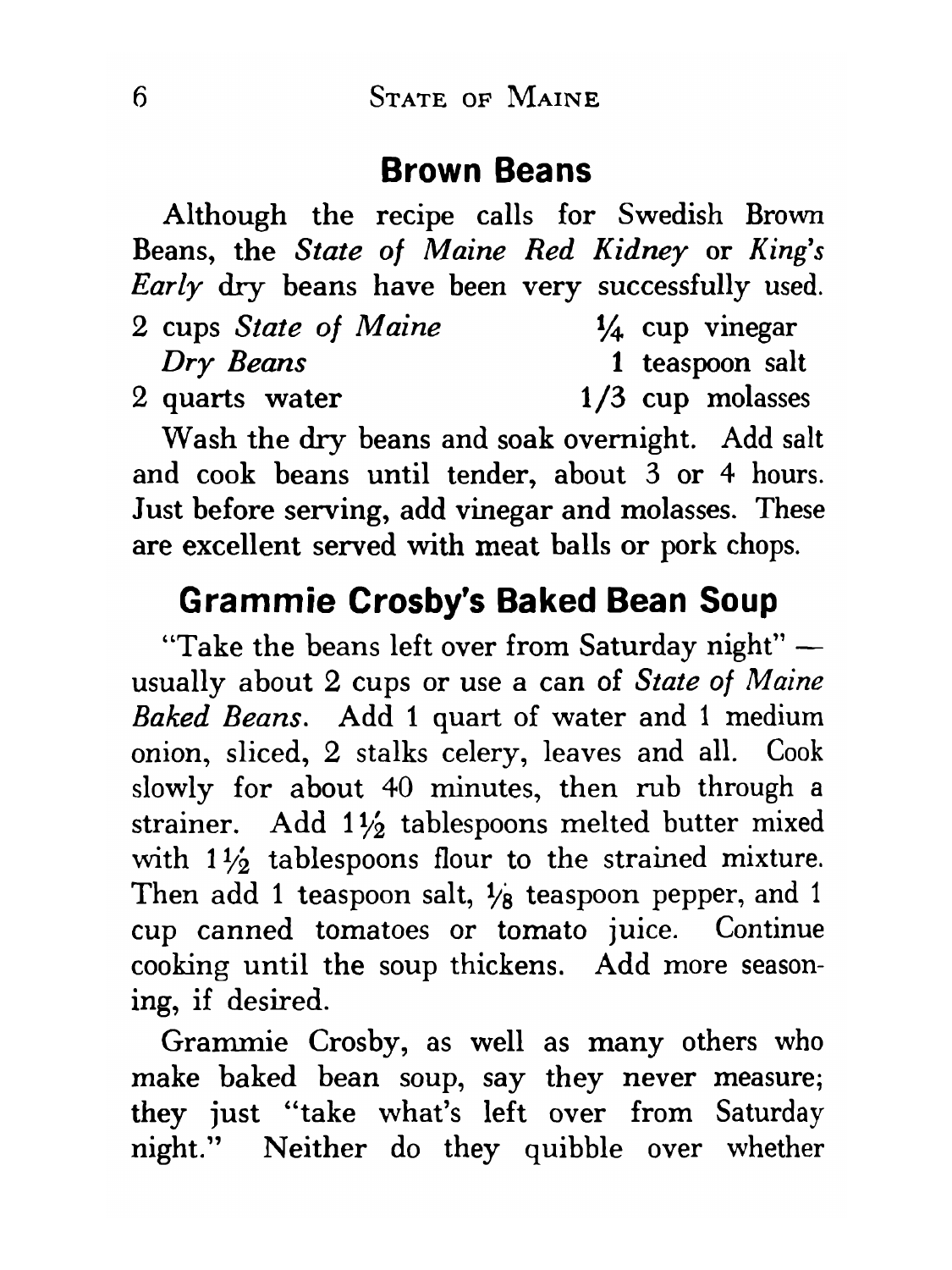tomato soup, tomato juice, or canned tomatoes are used, and "more or less" is their measure of same.

#### **Helene Lee's Cassoulet a'la Carcassonne**

- 1 pound *State of Maine Dry Beans*
- 1 Daisy Ham or Polish Sausage
- 2 onions and 2 cloves garlic



2 tomatoes (or 1 small can) Pinch of savory Salt and pepper 1 tablespoon flour Grated cheese and crumbs

The beans should be soaked over night and then boiled until they are soft. In a pan, brown the onions and meat. Add the chopped garlic and tomatoes and all ingredients except cheese. Cover with water and cook slowly until meat is

cooked. Let gravy reduce till well concentrated.

Drain the beans and save the gravy. Put the beans in a casserole. If the Daisy Ham is used, slice it and lay it on the beans. If Polish Sausage is used, it should be cut in three-inch lengths. Pour the gravy over the contents of the dish, sprinkle with crumbs and grated cheese. Bake at 350 degrees F. oven until golden brown.

*State of Maine Yellow Eye* and *State of Maine Kidney Beans* are excellent for this dish.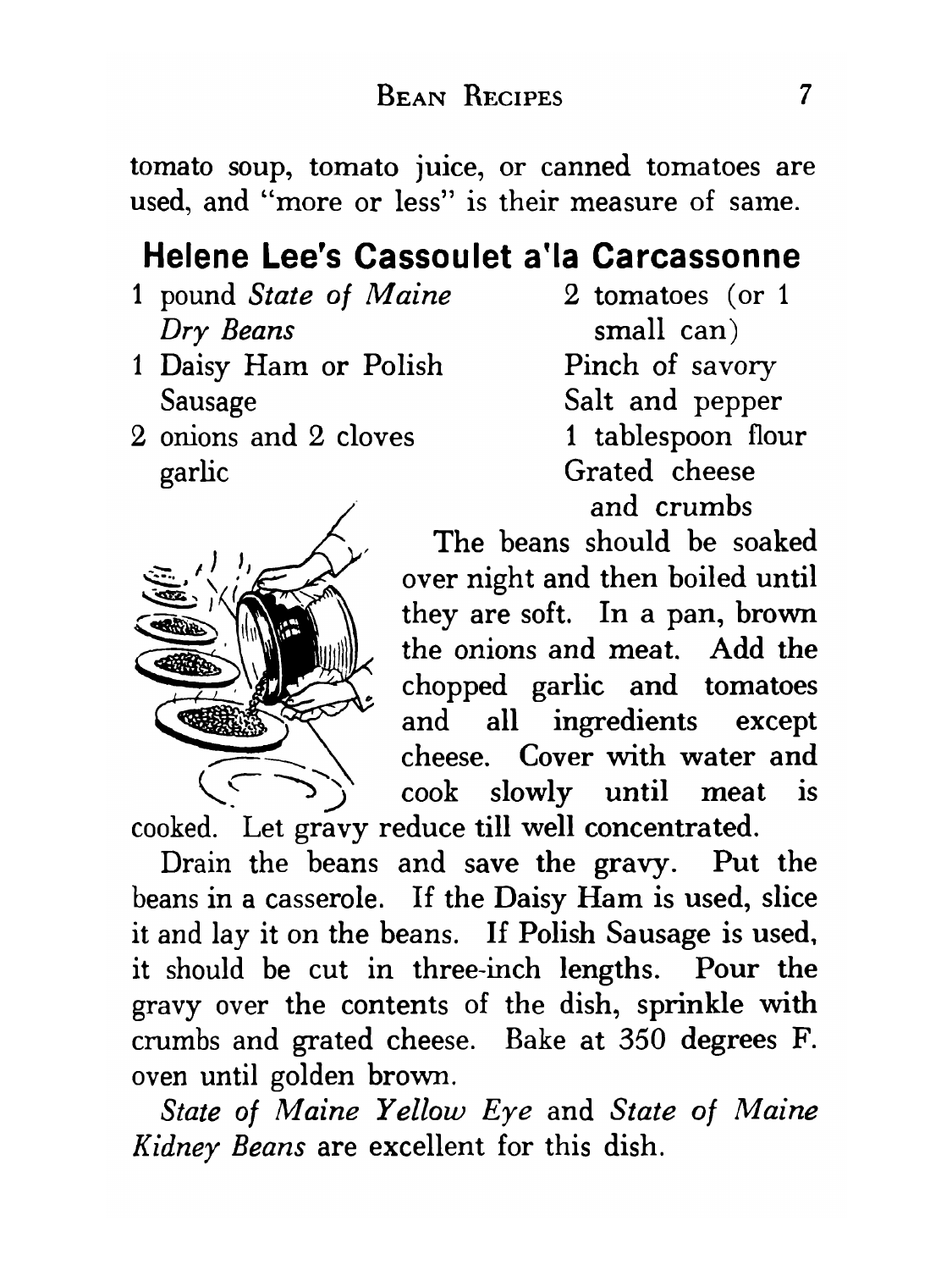#### **Baked Bean and Frankfort Casserole**

- *2 1/2* cups baked *State of Maine Beans* or
	- 1  $\pm 2$  can Baked Beans *(State of Maine* Packed)
	- 2 teaspoons dry mustard
- $\frac{1}{2}$  cup brown sugar, firmly packed
	- 2 tablespoons vinegar
- 1/4 teaspoon salt Pepper
	- 1 pound frankforts

Put 11/4 cup Baked Beans into a one and one-half quart size casserole. Sprinkle with 1 teaspoon mustard, 1/4 cup brown sugar, 1 tablespoon vinegar, and salt and pepper. Repeat. Partially bury the frankforts in the top of the beans. Cover casserole and bake at 375 degrees F. for 30 minutes. Uncover and brown 15 minutes. Makes 4 to 6 servings.

#### **Thelma Robie's Chili**

- 2 cups left-over *State of Maine Baked Beans* or 1 can *State of Maine Baked Beans*
- 1 medium onion
- 2 tablespoons fat
- $1/2$  lb. ground meat or any left-over cooked meat
- 1/2 of a green pepper **%**
	- 1 or 2 teaspoons chili powder
	- 1 cup canned tomatoes
- 1/2 teaspoon garlic powder or
	- 1 clove garlic, finely chopped Salt and pepper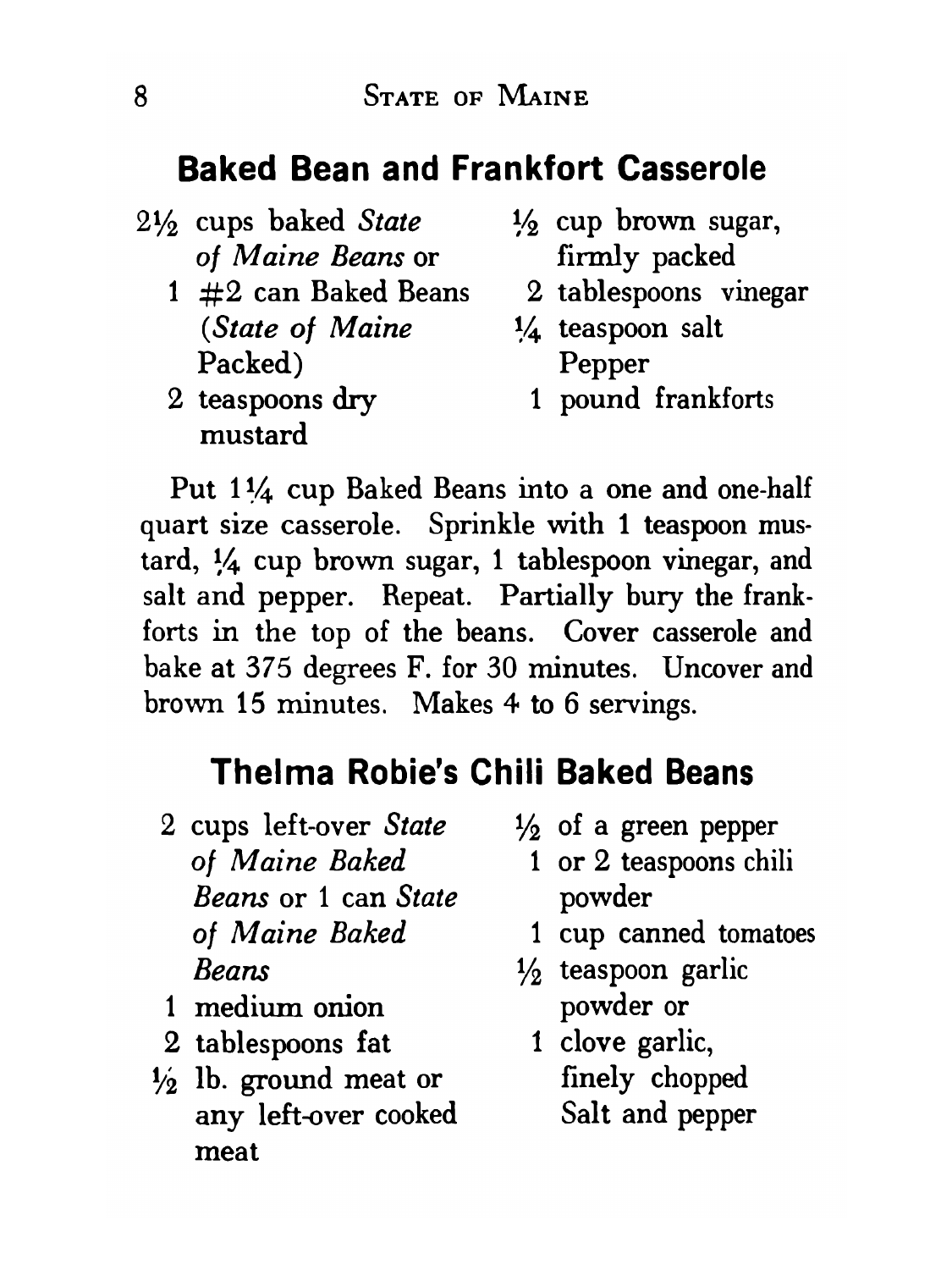Brown the onion, green pepper, and meat in fat, add tomatoes and seasoning. Lastly, add left-over *State of Maine Baked Beans* or canned *State of Maine Beans.* Simmer together in stew pan or cook in a casserole in the oven. Frankforts may be used instead of other meat.

#### **Thelma's Baked Bean Succotash**

- 2 cups (or any left- 2 cups fresh com or over) *State of Maine State of Maine Baked Beans* (light *Canned Corn* colored preferred) 2 tablespoons fat
- 1 medium onion Salt and pepper
- $\frac{1}{2}$  green pepper
- 
- 
- 

Brown onion and green pepper in fat. Add *State of Maine Baked Beans* and com. Add seasoning to taste. Simmer together until well blended.

#### **Baked State of Maine Beans for Fifty**

Do you wish to bake *State of Maine Beans* for a crowd of fifty people? This recipe is your answer.

- 6 pounds *State of Maine Beans*
- 1 pound salt pork
- 1 cup sugar
- 2 cups molasses
- 5 tablespoons salt
- 2 tablespoons dry mustard
- 1<sup>1</sup>/<sub>2</sub> teaspoons black pepper
	- 2 medium onions, chopped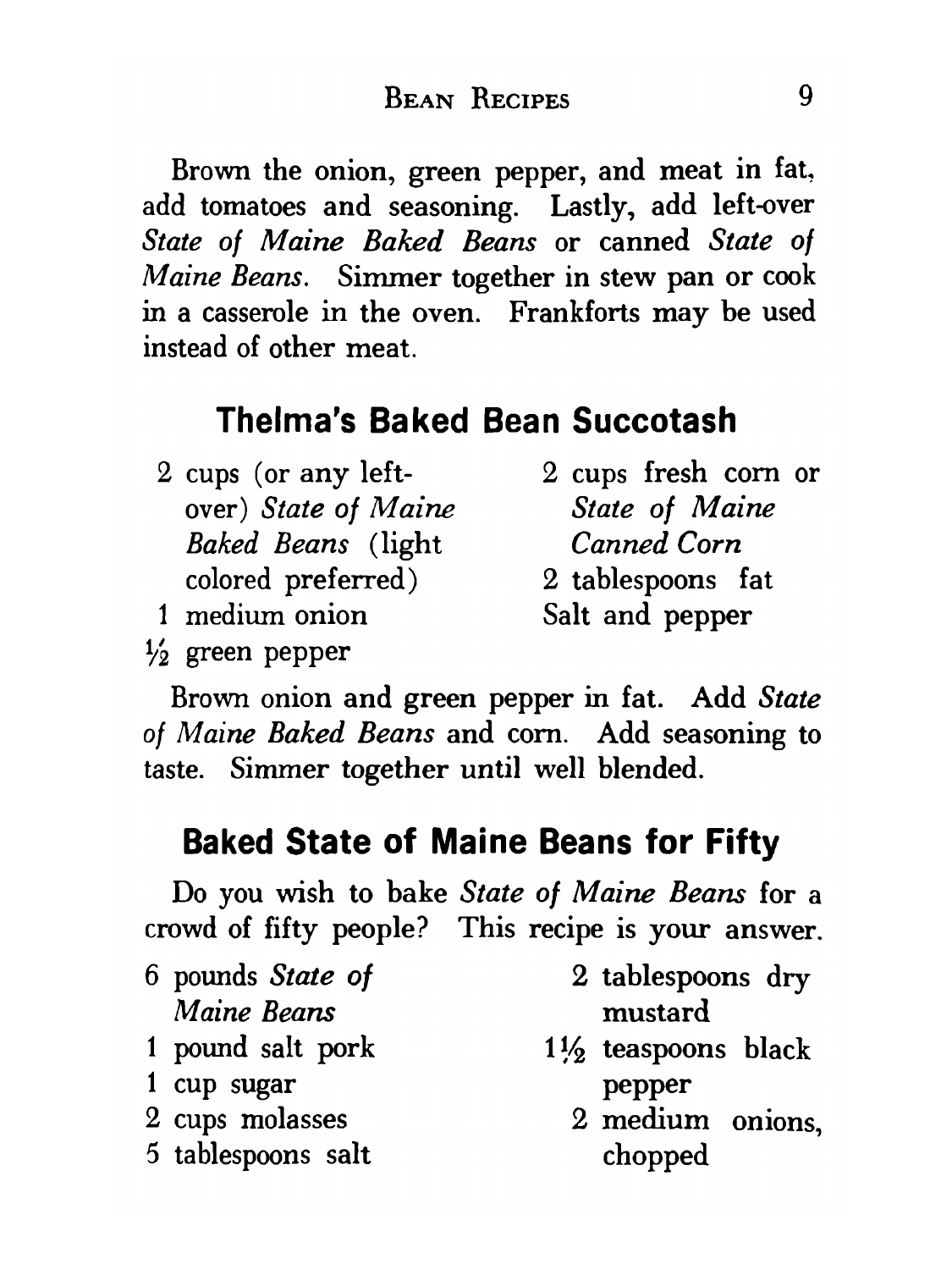

Soak *State of Maine Beans* over night. In the morning parboil until the skins crack when blown upon. Score the salt pork rind, then cut a small portion of the salt pork and place in bottom of a baking dish with the onions. Add the *State of Maine*

*Beans*, bury the remainder of salt pork on top of the beans. Mix the other ingredients with 1 pint boiling water and pour mixture over the beans, with enough boiling water to cover. Bake 12 hours at 275 degrees F., adding more boiling water as necessary.

#### **Baked Bean and Egg Salad**

- 1 quart baked *State of Maine Beans* or 2 cans of *State of Maine Baked Beans*
- 4 hard-cooked eggs, sliced
	- 1 tablespoon chili sauce
- 1 teaspoon prepared mustard
- 3/4 cup sliced scallions or onions
- 1 tablespoon chopped green pepper
- 1 tablespoon chopped parsley
- 1 tablespoon chopped chives
- $1/2$  teaspoon salt

Mix lightly with a tart French dressing or mayonnaise. Serve on lettuce.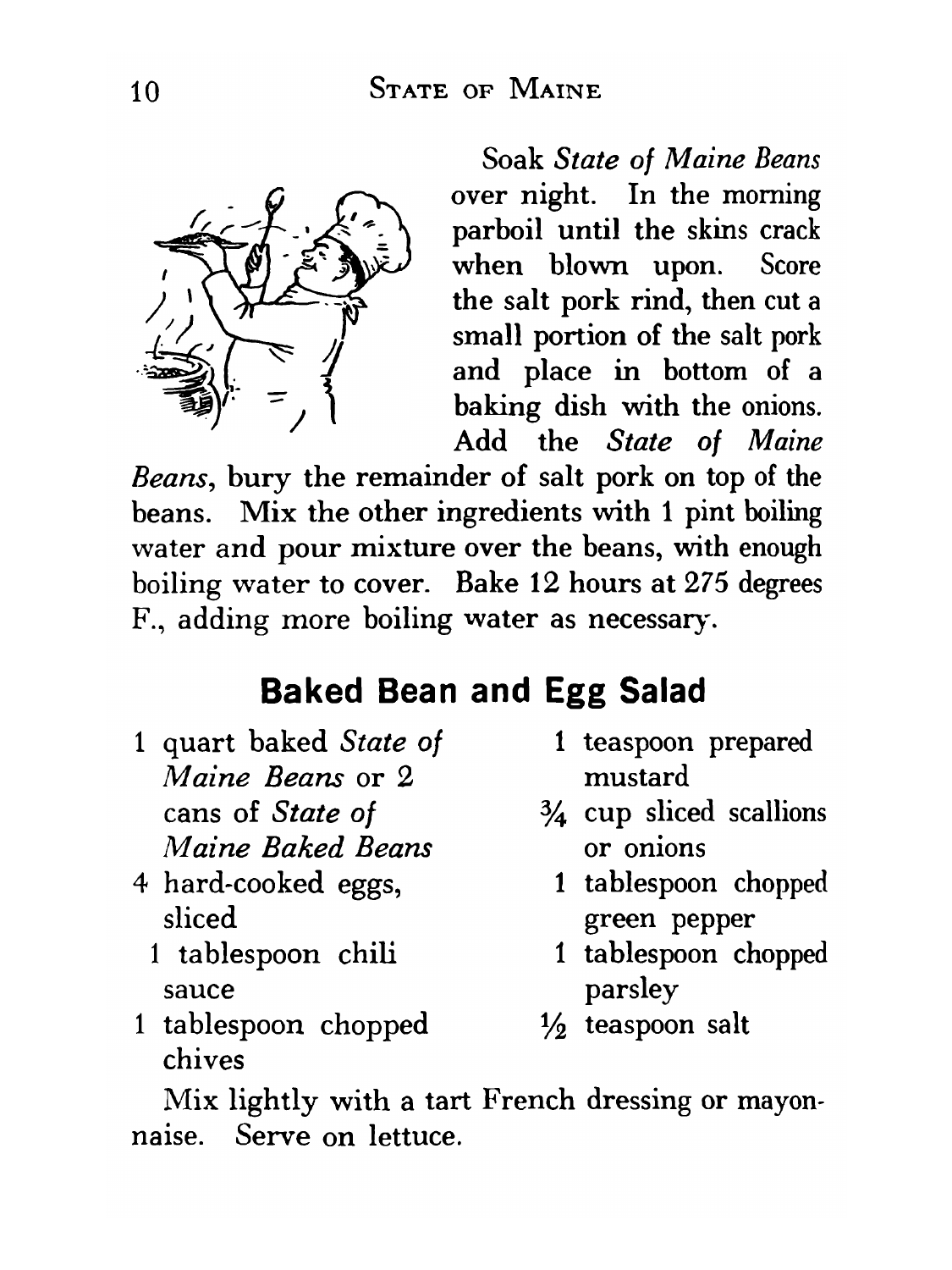#### **Iva Waring's Baked Bean and Cabbage Salad**

Chop or shred crisp cabbage and combine with cold baked *State* of *Maine Beans*, either home baked or canned, in equal quantity. Season with salt and pepper to taste and serve on lettuce with thinly sliced cucumbers as garnish.

A slaw dressing of  $\frac{1}{4}$  cup sugar,  $\frac{1}{4}$  cup vinegar and 1 teaspoon celery seed, or a home cooked salad dressing may be used.

#### **Helen Struchtemeyer's Kidney Bean Salad**

- 1 can Kidney Beans (*State of Maine* Packed) or
- 3 cups cooked *State of Maine Kidney Beans*
- $\frac{1}{2}$  cup sweet pickles, chopped
- 1 medium onion*,* sliced thin
- 2 hard cooked eggs, sliced
- $\frac{1}{8}$  lb. chedder cheese cut in small cubes Salt and pepper to season

Toss ingredients together, mix with a small amount of mayonnaise and place on lettuce. For variation, add 1 tablespoon chili sauce to the salad.

When baking *State of Maine Beans,* bake an extra quantity, cool, pack in moisture-vaporproof cartons of the size needed for a fam ily meal. Freeze and store at 0 degrees F. or lower, or lacking a freezer,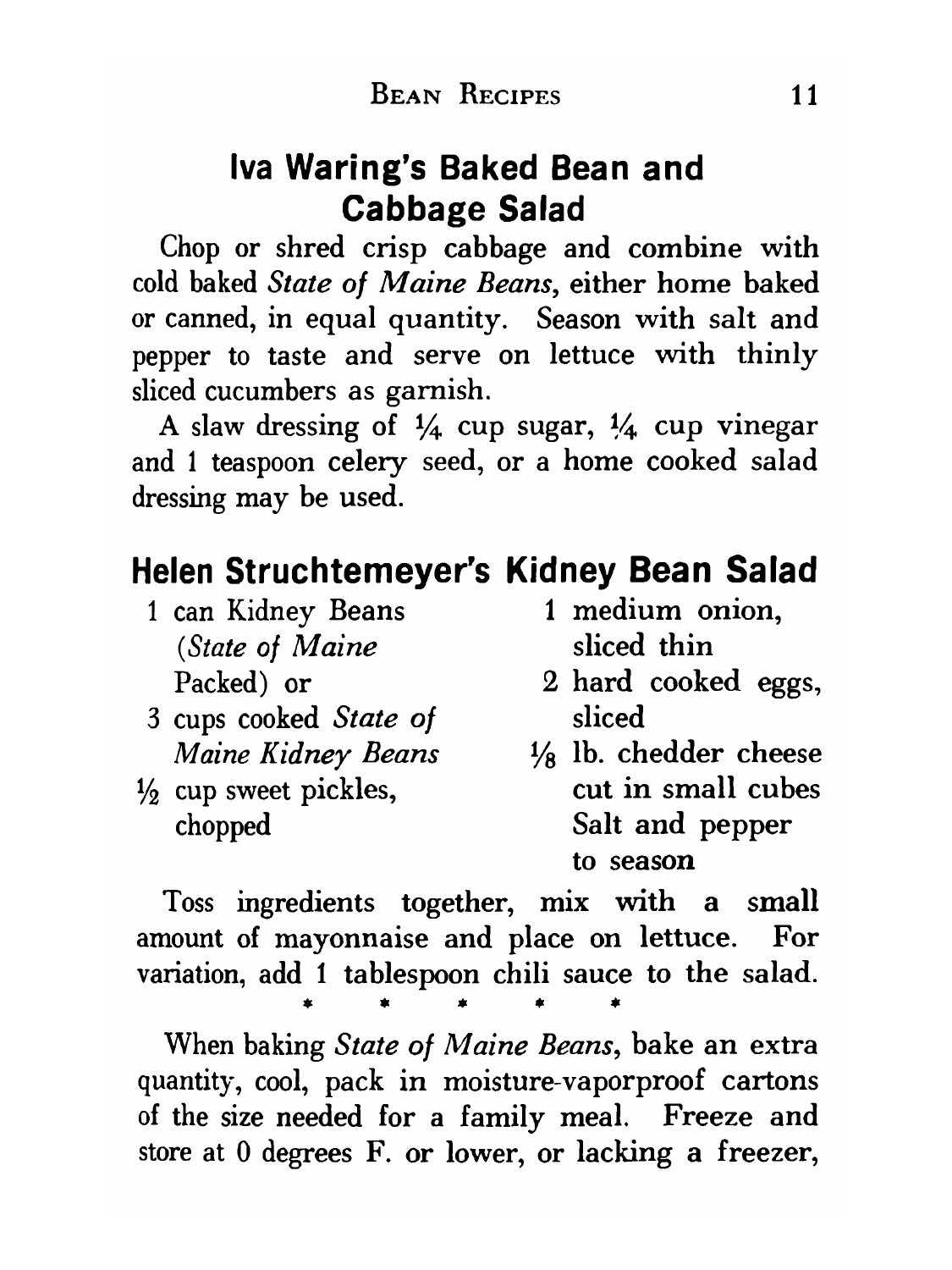can the beans to use in the hot summer months. Left-over *Baked State of Maine Beans* may be frozen or processed also.

#### **Some Ways to Serve Baked STATE OF MAINE BEANS**

Reheat the baked *State of Maine Beans* for Sunday morning breakfast or Monday lunch. Make a sandwich of dark or white bread with a filling of cold baked *State of Maine Beans,* and a layer of thinly sliced raw onions which have been marinated in vinegar, salt and pepper.

Or, substitute thin slices of cucumbers marinated in the same manner as the onions. Seasonings other than those given in the recipes may be used as suit the taste; bacon, brown sugar, maple syrup, garlic, curry powder, ginger, paprika, thyme, oregano, and, of course, more or less salt pork according to personal taste.

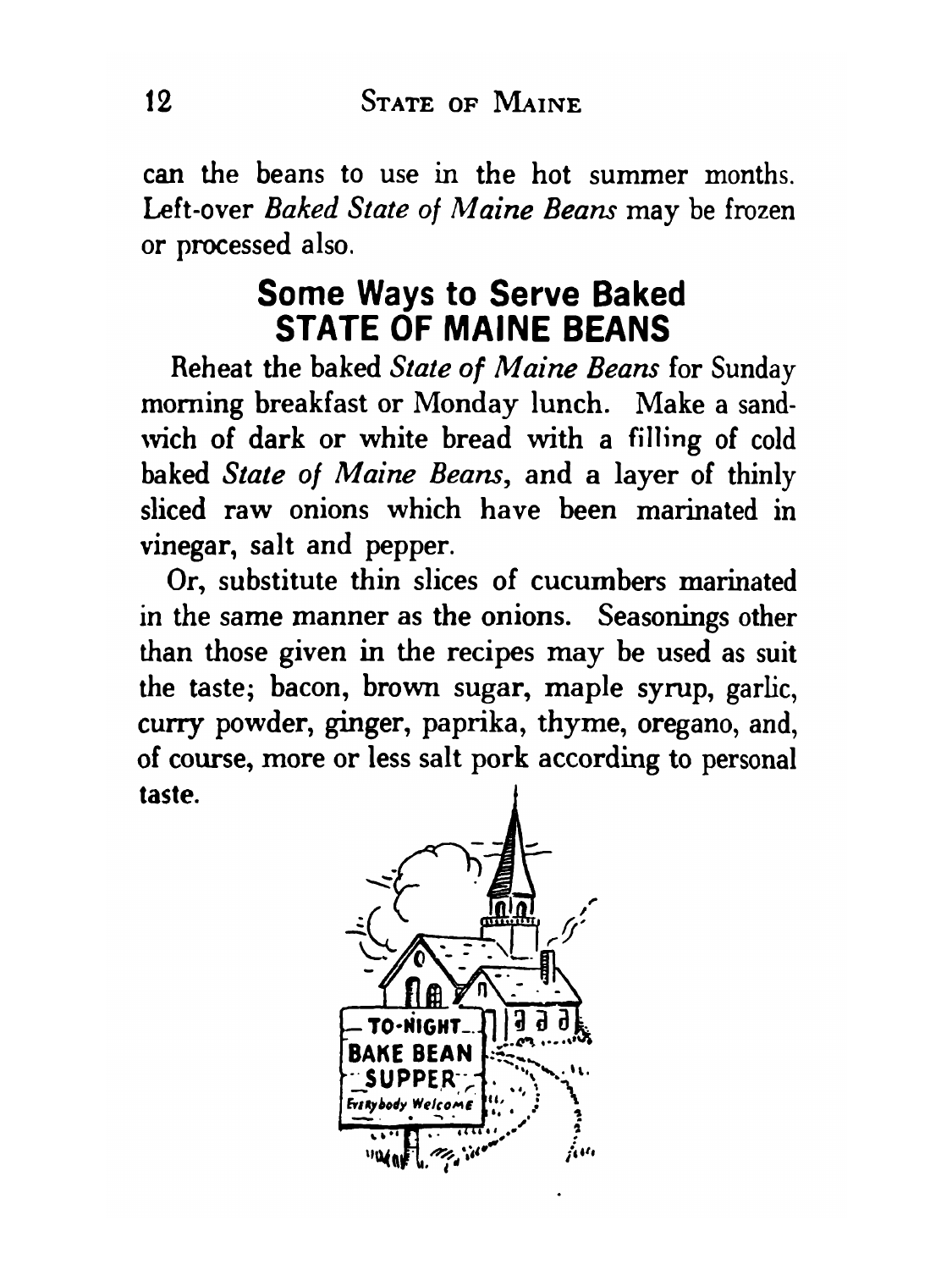